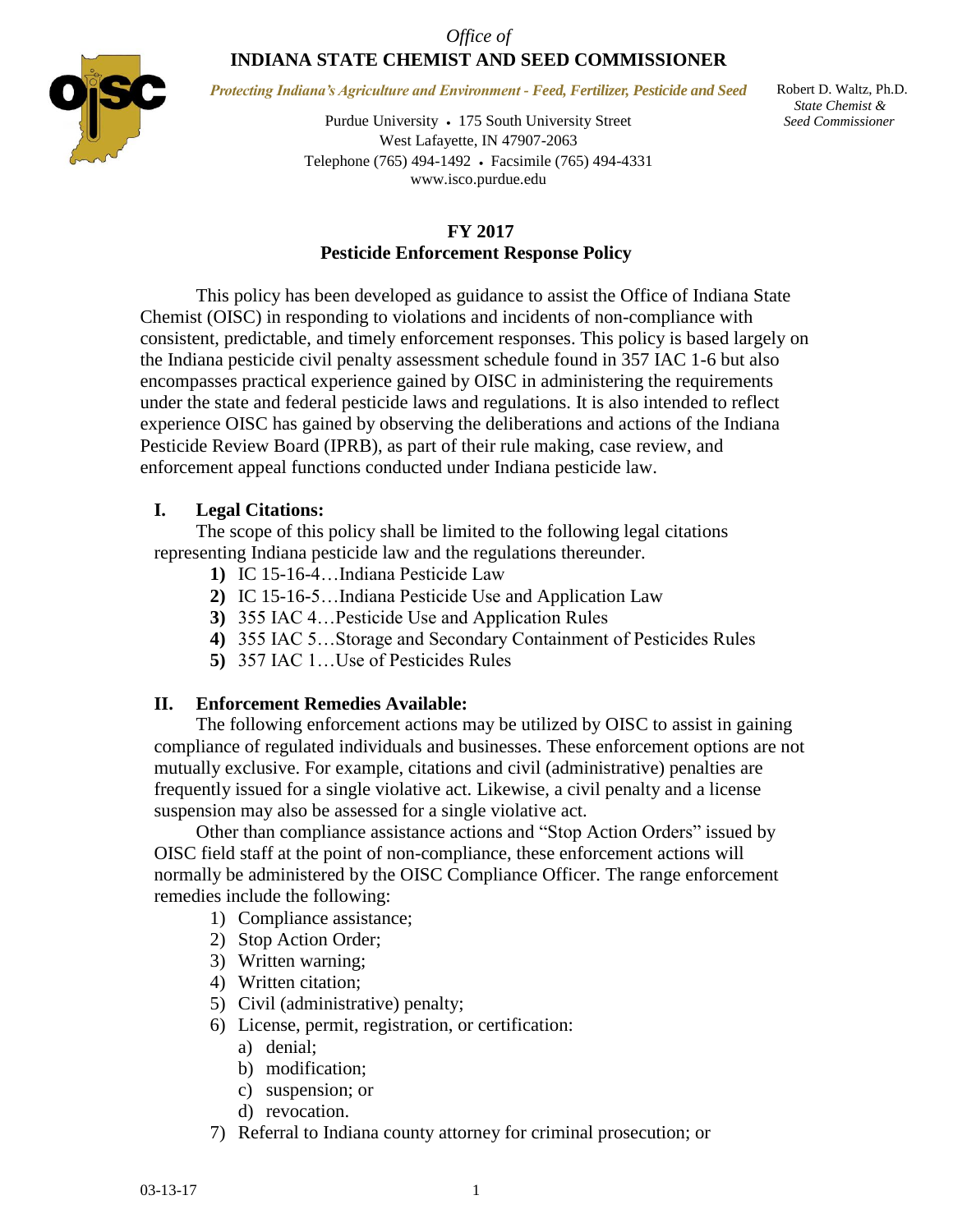8) Referral to the U.S Environmental Protection Agency or other agency, if it is determined there is a federal violation only or that an adequate state remedy is not available.

## **III. Civil Penalty Administration:**

357 IAC 1-6 is the Indiana rule that identifies both the specific violations subject to and the process for the administration of civil penalties. The first column in the schedule in 357 IAC 1-6-2 lists the violations by legal citation. The second column of that schedule lists the violations by general text description. The third column of that schedule lists the maximum penalty amount for  $1<sup>st</sup>$ ,  $2<sup>nd</sup>$ ,  $3<sup>rd</sup>$ , and subsequent violations. The last column of that table lists the scheme to be followed in assessing penalties. The rule in its entirety can be viewed at [http://www.oisc.purdue.edu/pesticide/pest](http://www.oisc.purdue.edu/pesticide/pest-rule_toc.html)[rule\\_toc.html.](http://www.oisc.purdue.edu/pesticide/pest-rule_toc.html)

## **IV. Determining Gravity of Violation and Level of Enforcement:**

Unless otherwise indicated in this policy, violations by first time offenders shall most routinely be addressed with documented compliance assistance or written warning letters. However, more significant enforcement actions may be initiated for any violation, in consideration of the following factors. These factors may be evaluated as either mitigating or aggravating considerations, depending on the degree to which they may be applicable to the violation(s) at hand. Mitigating factors for civil penalty calculations are typically only applied to cases for which there are multiple days or counts of violation or that exceed \$1,000.00. Single counts or days of violation are most often assessed as maximum allowable civil penalties.

- 1) Documented or potential harm/damage associated with the violation.
- 2) Good faith efforts of the violator to comply.
- 3) Cooperation by the violator with the state chemist during the investigation process.
- 4) Violator's history of compliance, both within and prior to the last five years.
- 5) Whether the violation involved a restricted use pesticide.
- 6) Remedial or corrective action taken by the violator to address associated harm/damage or prevent subsequent non-compliance.
- 7) Failure by the violator to pay the full amount of any previously mitigated civil penalty by the date prescribed by the state chemist.

# **V. Drift Guidance:**

First time violations of drift label language that involve no documentable harm, damage, or exposure to humans shall most frequently be addressed with a written warning. Second and third drift label violations with no harm/damage/exposure within a five-year period shall include a maximum \$250 and \$500 penalty for commercial applicators and \$100 for private applicators, respectively. All other penalties shall be assessed consistent with the civil penalty schedule in Section IX of this policy. In addition, violations documenting direct exposure to humans may also include a 0-30 day, 0-60 day, or 0-90 day certification and/or license suspension or revocation for first, second and third violations, respectively.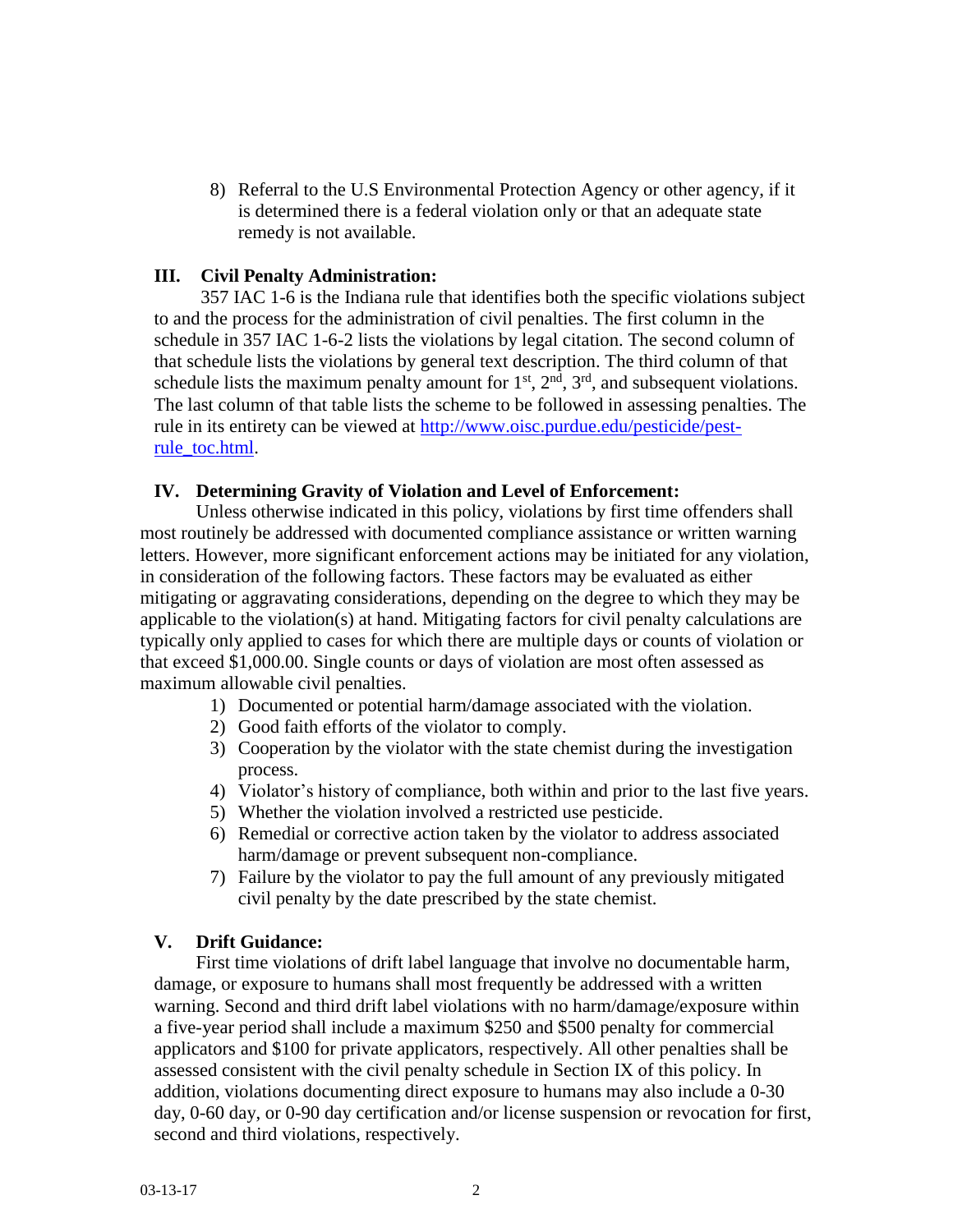## **VI. Worker Protection Standard (WPS) Guidance:**

The WPS rule is detailed, relatively extensive, and contains a great many regulatory requirements that may be characterized as technical violations. Therefore, many minor violations will often be addressed by OISC with compliance assistance. In addition, OISC will also rely primarily on compliance assistance for violations of all new regulatory requirements created by the 2016 revisions to the WPS rule through January 2, 2018, listed in italics below. For all major pre-2016 WPS requirements, OISC will utilize the more formal enforcement responses in this policy for the following violations:

- 1) No central posting location
- 2) No poster displayed
- 3) No application records available at location
- *4) No Safety Data Sheet (SDS) available at location*
- 5) Incomplete application records (REI, app. date, product name, EPA Reg. #)
- 6) Application records not accessible by workers & handlers
- *7) Application records not kept by employer for at least two years*
- 8) No emergency medical information
- 9) No safety training provided at all
- 10) No safety training provided before work or annually
- *11) No records of worker or handler training kept for at least two years*

12) Training not provided by a qualified trainer

- 13) Training materials do not cover all rule requirements
- 14) No decontamination supplies provided to workers & handlers
- 15) No eyewash water provided for workers & handlers
- 16) Decontamination supplies missing water, soap, or change of clothes
- 17) Workers or handlers not notified of applications
- 18) Warning signs not posted
- 19) REIs not implemented
- 20) PPE not provided to workers & handlers
- 21) PPE not maintained
- *22) No medical evaluation for respirator wearing workers & handlers*
- *23) No fit testing for respirator wearing workers & handlers*
- *24) No resp. training, medical evaluation, or fit testing records kept for two years*
- 25) Fumigation precautions not implemented
- 26) Danger/poison precautions not implemented
- 27) Emergency assistance not provided to workers & handlers
- 28) Employer retaliates against workers & handler
- 29) Commercial handler employer fails to provide application info. to grower

## **VII. Portable Refillable Container (Minibulk) & Containment Guidance:**

OISC shall issue a Stop Action Order and initiate an enforcement action in response to violations documented during container and containment inspections conducted at agricultural repackaging/refilling facilities, most of which are also custom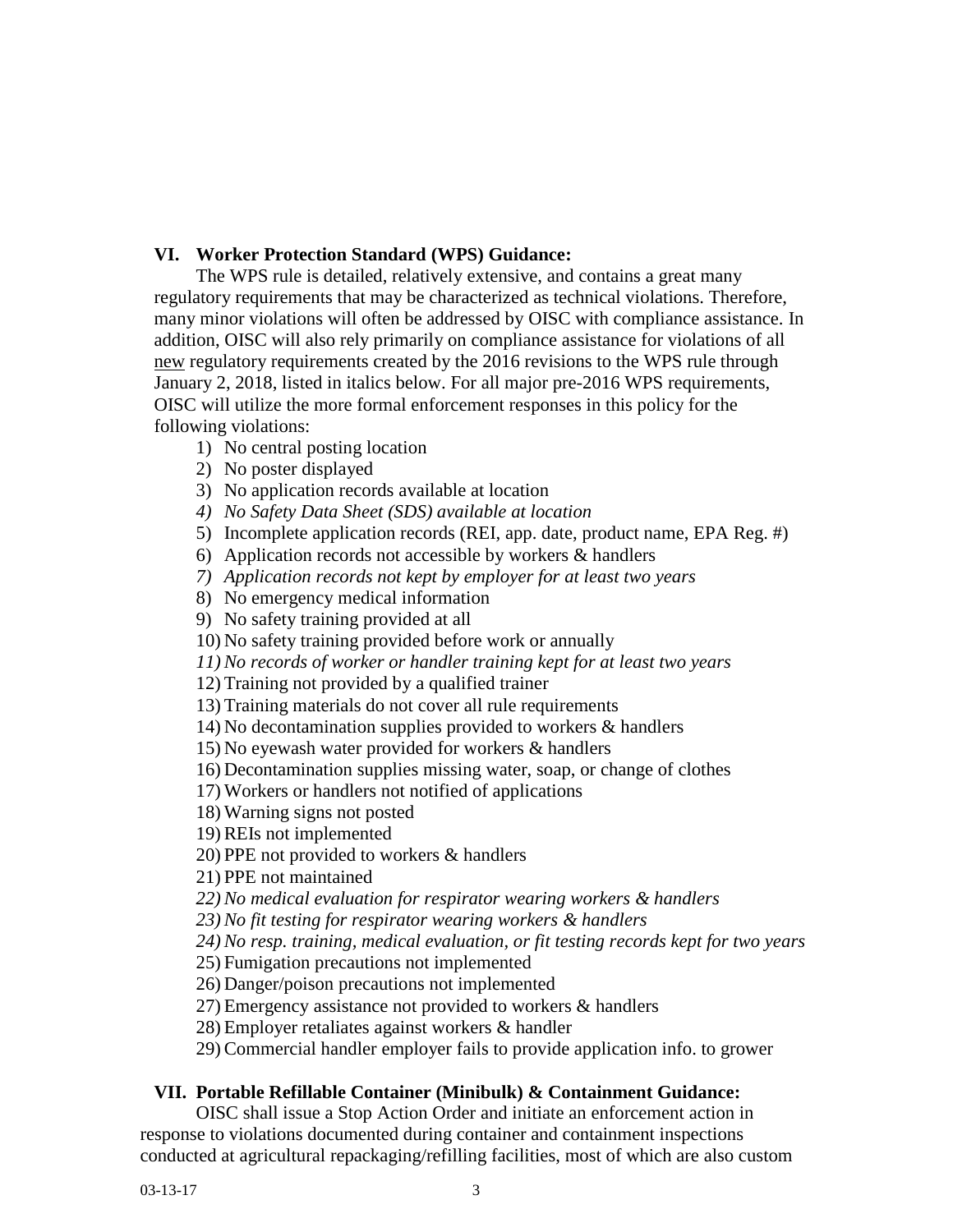agricultural pesticide application services. However, compliance assistance will be utilized to address the violations listed below in italics.

- a) No repack agreement
- b) No residue removal procedure
- c) No description of acceptable containers
- d) No refilling records
- e) *Refilling records present but missing some required elements*
- *f) Five or fewer portable refillable containers (PRCs) missing serial #*
- g) PRC missing one-way valve
- h) PRC not cleaned over containment area
- i) PRC not in containment
- j) No documentation of pressure test for PRC
- *k) Five or fewer PRCs lack any of the following*
	- *i) ID number*
	- *ii) Product name*
	- *iii) Manufacturer*
	- *iv) EPA Reg. #*
	- *v) EPA Est. #*
	- *vi) Net contents*
- l) Stationary bulk tank (tank) lacks vent
- m) Tank has external site gauge
- n) Tank lacks lockable shut-off valve
- *o) Two or fewer tanks lack any of the following*
	- *i) ID number*
	- *ii) Product name*
	- *iii) Manufacturer*
	- *iv) EPA Reg. #*
	- *v) EPA Est. #*
	- *vi) Net Contents*

#### **VIII.Termiticide Preconstruction Application Guidance:**

If it is determined that a category 7b licensed applicator or business applies fifty (50) percent or less of the termiticide required for a full by-the-label preconstruction termite prevention treatment, a civil penalty will be assessed and the category 7b applicator and/or business licenses for the responsible parties will be modified to prohibit preconstruction treatments. Civil penalties for this type of violation will typically not be subject to mitigation. In addition, the details of the violation (s) may be forwarded to the local jurisdiction prosecuting attorney for consideration of criminal review.

## **IX. Penalty or Late Fee for Operating Without a Credential/Registration:**

If it is documented that an individual or business was or has been conducting pesticide application operations without the required certification or license or was or has been offering a pesticide product for sale or distribution without the required registration, those violative acts will be addressed through the enforcement procedures outlined in this policy.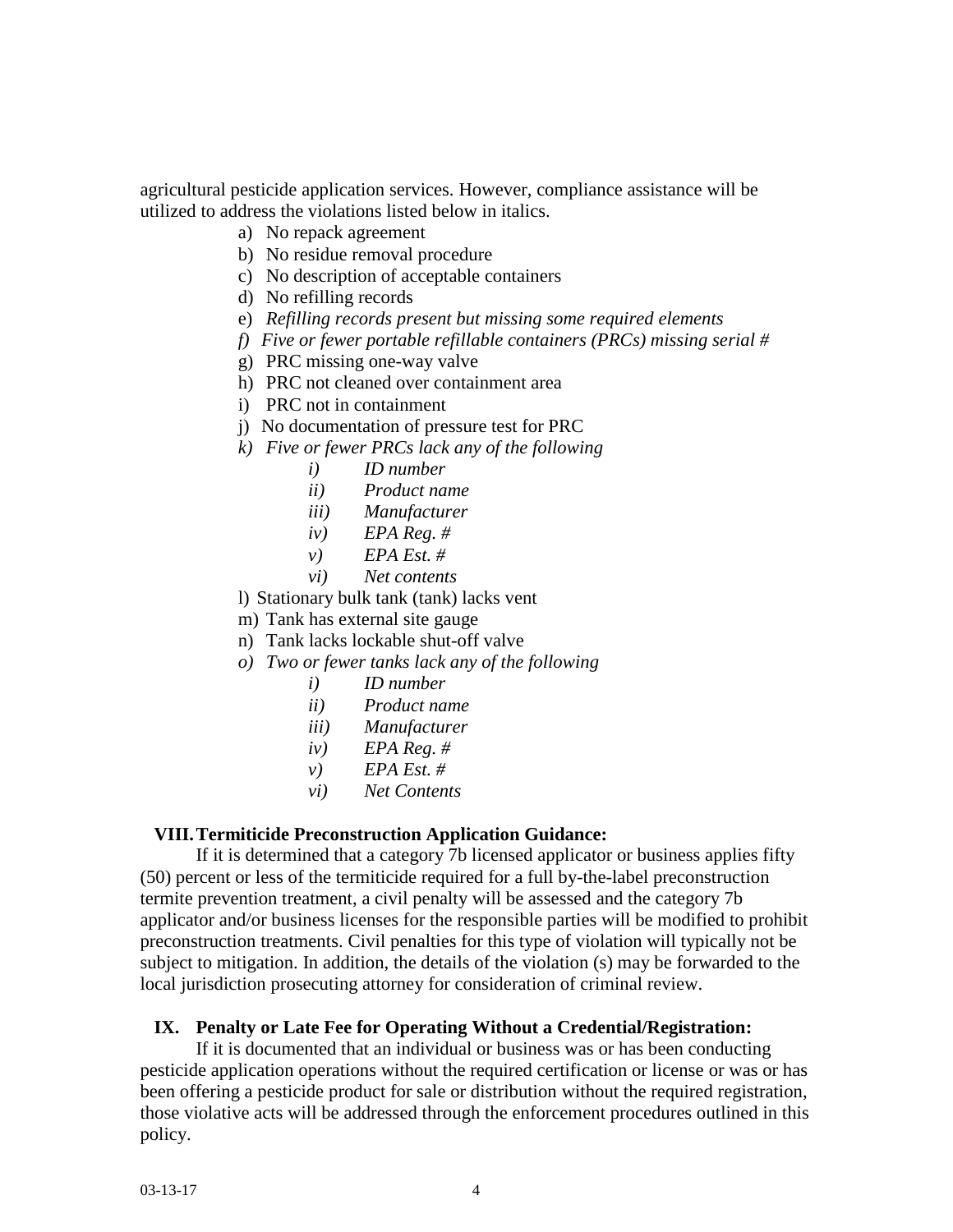However, instead of an enforcement response, OISC will assess a 100% late filing fee in addition to the annual credentialing/registration fee for any individual, business, or product that meets the following criteria:

- 1) The individual, business, or product was credentialed or registered at the close of the previous credentialing/registration year;
- 2) The individual, business, or product was otherwise in compliance with all other pesticide regulatory requirements; and
- 3) The individual, business, or product credentialing or registration deficiency was promptly, upon notice, rectified by filing of all necessary forms, fees, and late filing fees.

## **X. Federal Product Violation Referrals to EPA Region 5:**

All potential FIFRA product violations discovered as the result of OISC's marketplace inspections or state product registration activities will be referred to U.S. EPA Region 5 for consideration of federal enforcement action. These inspections and the associated violations will be conducted and documented in accordance with OISC's standard operating procedures, which have been determined to be equivalent to the guidance provided in the EPA FIFRA Inspection Manual.

OISC and EPA will follow the below listed outline when processing a referral.

- a. The OISC Compliance Officer or his/her designee will e-mail a draft case summary/summary report to the EPA Region 5 OISC Technical Contact within five (5) days of the completion of the draft. The draft shall summarize and include reference to the inspection procedures followed, the evidence collected, the suspected violations found, and the proposed state enforcement actions to be pursued if it is a case or violation that EPA Region 5 chooses not to pursue.
- b. EPA Region 5 will evaluate the suspected violation(s) outlined in the draft case summary/summary report and determine whether to request all supporting case file materials with the intent of pursuing federal enforcement.
- c. Within ten (10) days of receipt of the e-mail from OISC, the EPA Region 5 Technical Contact or his/her designee will e-mail a reply to the OISC Compliance Officer indicating either:
	- i. the Region is interested in pursuing the suspected violation and is requesting the supporting case file; or
	- ii. the Region is remanding the case to OISC for consideration of state enforcement.
- d. If the Region expresses interest in the case the OISC Compliance Officer will provide supporting case file materials to the Region 5 Technical Contact within ten (10) days of e-mail notification.
- e. EPA Region 5 and OISC will track the progress and disposition of any referrals through the quarterly enforcement conference calls and the mid-year and end-ofyear cooperative agreement review processes.